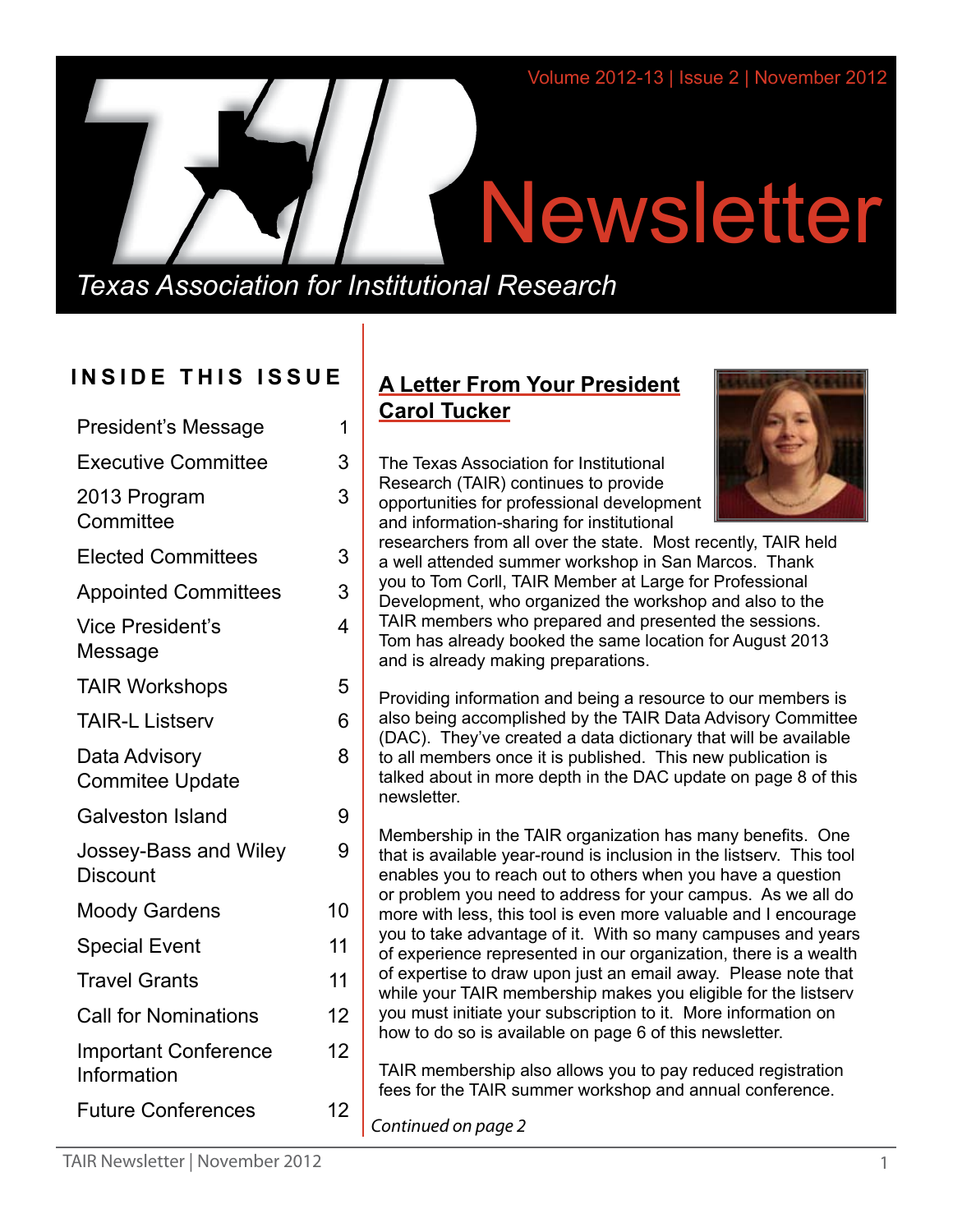These are all very valuable benefits, and for the low annual fee of \$25.

The best value for TAIR members is attendance at the annual conference. It is our largest and most encompassing professional development opportunity of the year. Susan Thompson, TAIR Vice President, and the Program Committee have been hard at work preparing for the conference. This year's theme, "Developing Knowledge from Strands of Information", touches on what we all do for our institutions and will have a number of sessions available for you to choose from. In addition to the sessions, the committee has lined up two general session speakers to provide us with further knowledge and inspiration. Early registration continues through December 31. To help ensure that cost doesn't prevent members from being able to attend, TAIR is again sponsoring travel grants. The deadline to apply is December 15 and application instructions are available on the TAIR website. See page 11 for more information.

The conference will conclude with the annual business meeting. At this meeting we will conduct TAIR business, including voting on changes to the by-laws that will be presented to the membership prior to the conference. These by-laws help to guide our work each year and the changes are to clarify a few items that the Executive Committee noticed in our work this year. Another guiding document, the Officers Guide, is used by both the Executive Committee and the Program Committee to carry out their responsibilities and has been updated extensively by Darline Morris and last year's committee members. Thanks to their efforts, having this document updated each year helps the subsequent committee members in their work and records best practices and recommendations from year to year.

We could not do any of what we do without our members. TAIR is completely run by volunteers who generously give their time. I would like to personally thank everyone who is serving TAIR in any capacity; we couldn't do it without you! We have many opportunities to get involved; I would like to encourage you to consider contributing your time and expertise. It is a great way to meet and interact with fellow IR professionals around the state and we all benefit from the help. If you have questions or are unsure how to get involved, please contact me or any member of the Executive Committee.

I look forward to seeing you in Galveston! Please feel free to contact me if you have questions or suggestions for TAIR.

Sincerely,

Carol Tucker, TAIR President



Photo courtesy of Catherine Brown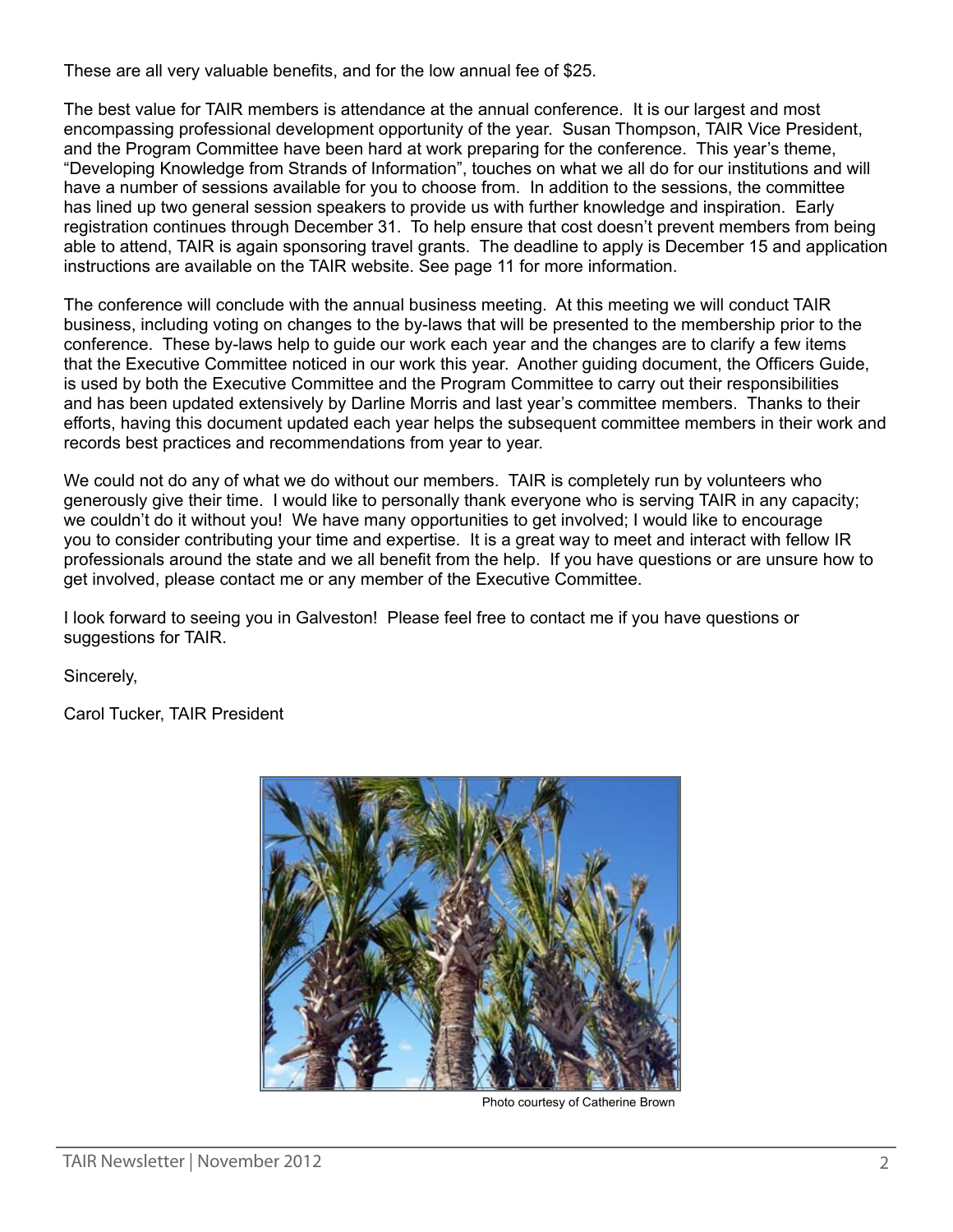# **TAIR 2013 Program Committee**

| VP and Program Chair           | Susan Thompson, Texas State University - San<br>Marcos                       |
|--------------------------------|------------------------------------------------------------------------------|
| <b>Concurrent Sessions</b>     | Faron Kincheloe, Baylor University                                           |
| Evaluations                    | Mary Barton, University of North Texas                                       |
| <b>General Sessions</b>        | Pam Haws, The University of Texas at Arlington                               |
| Local Arrangements             | Marilyn Greer, The University of Texas M.D.<br><b>Anderson Cancer Center</b> |
| <b>Brochure</b>                | <b>Tracy Stegmair, Richland College</b>                                      |
| Registration/Secretary         | Sue Herring, Baylor University                                               |
| Vendor Contact                 | Marcelo Paredes, The University of Texas - Pan<br>American                   |
| Roundtables                    | Lisa Haynes, Texas Woman's University                                        |
| <b>Special Interest Groups</b> | Lincoln Holmes, The University of Texas at Austin                            |
| <b>Session Coordinators</b>    | Amy Bawcom, Central Texas College                                            |
| Workshops/Prof Develop         | Tom Corll, Midland College                                                   |
| Technology                     | Dave Downing, University of North Texas                                      |

# **Elected Committee**

#### Nominating Committee

Darline Morris, Postsecondary Consultant -- Chair Lincoln Holmes, University of Texas at Austin Phil Rhodes, Houston Baptist University Danielle Texera, Rice University Marcelo Paredes, University of Texas – Pan American

# **Appointed Committees**

#### Data Advisory Committee

| <u>- alaman - alaman - alaman - a</u>            |                                                                                            |  |
|--------------------------------------------------|--------------------------------------------------------------------------------------------|--|
|                                                  | Martha Oburn, Houston CC System -- Chair                                                   |  |
| <b>Public Universities:</b>                      | Vicki West, Texas Tech University                                                          |  |
|                                                  | Colby Stoever, Texas A&M - Corpus Christi                                                  |  |
|                                                  | Dean Williamson, Prairie View A&M University<br>Roy Matthew, University of Texas - El Paso |  |
| Private Universities:                            | Sue Herring, Baylor University<br>Phil Rhodes, Houston Baptist University                  |  |
|                                                  | Community Colleges: Kathy Friedrich, College of the Mainland                               |  |
|                                                  | Tom Corll, Midland College                                                                 |  |
|                                                  | Technical Colleges: Ben Cox, Texas State Technical College - Waco                          |  |
| <b>Professional Development Committee</b>        |                                                                                            |  |
| Tom Corll, Midland College -- Chair              |                                                                                            |  |
| Brian Cordeau, University of Texas - San Antonio |                                                                                            |  |
| Kara Larkan-Skinner, Amarillo College            |                                                                                            |  |
| Phil Rhodes, Houston Baptist University          |                                                                                            |  |
| <b>Tracy Stegmair, Richland College</b>          |                                                                                            |  |
| Amy Bawcom, Central Texas College                |                                                                                            |  |
| Colby Stoever, Texas A&M - Corpus Christi        |                                                                                            |  |
| <b>Awards Committee</b>                          |                                                                                            |  |
|                                                  | Darline Morris, Postsecondary Consultant -- Chair                                          |  |
| Members to be selected                           |                                                                                            |  |
| <b>Financial Review Committee</b>                |                                                                                            |  |
| Jim O'Donnell, Eastfield College -- Chair        |                                                                                            |  |

# **Executive Committee**

President **Carol Tucker** University of Houston – Downtown Houston, Texas (713) 221-8269 [TuckerCa@uhd.edu](mailto:TuckerCa%40uhd.edu?subject=)

Vice President **Susan Thompson** Texas State University – San Marcos San Marcos, Texas (512) 245-2348 [susan@txstate.edu](mailto:susan%40txstate.edu?subject=)

**Secretary Sue Herring** Baylor University Waco, Texas (254) 710-8836 [Sue\\_Herring@baylor.edu](mailto:Sue_Herring%40baylor.edu?subject=)

**Treasurer Linda Perez** Houston Baptist University Houston, Texas (281) 649-3391 [lperez@hbu.edu](mailto:lperez%40hbu.edu?subject=)

#### Members-at-Large

*Professional Development*  **Tom Corll** Midland College Midland, Texas (432) 685-5540 [tcorll@midland.edu](mailto:tcorll%40midland.edu?subject=)

*Technology* **Dave Downing** University of North Texas Denton, Texas (940) 369-5290 [dave.downing@unt.edu](mailto:dave.downing%40unt.edu?subject=)

Immediate Past President **Darline Morris** Postsecondary Consultant Whitney, Texas (254) 694-2267 [dbaldwin@hillsboro.net](mailto:dbalwin%40hillsboro.net?subject=)

Newsletter Editor **Catherine Brown** University of the Incarnate Word San Antonio, Texas (210) 832-2114 [cshays@uiwtx.edu](mailto:cshays%40uiwtx.edu?subject=)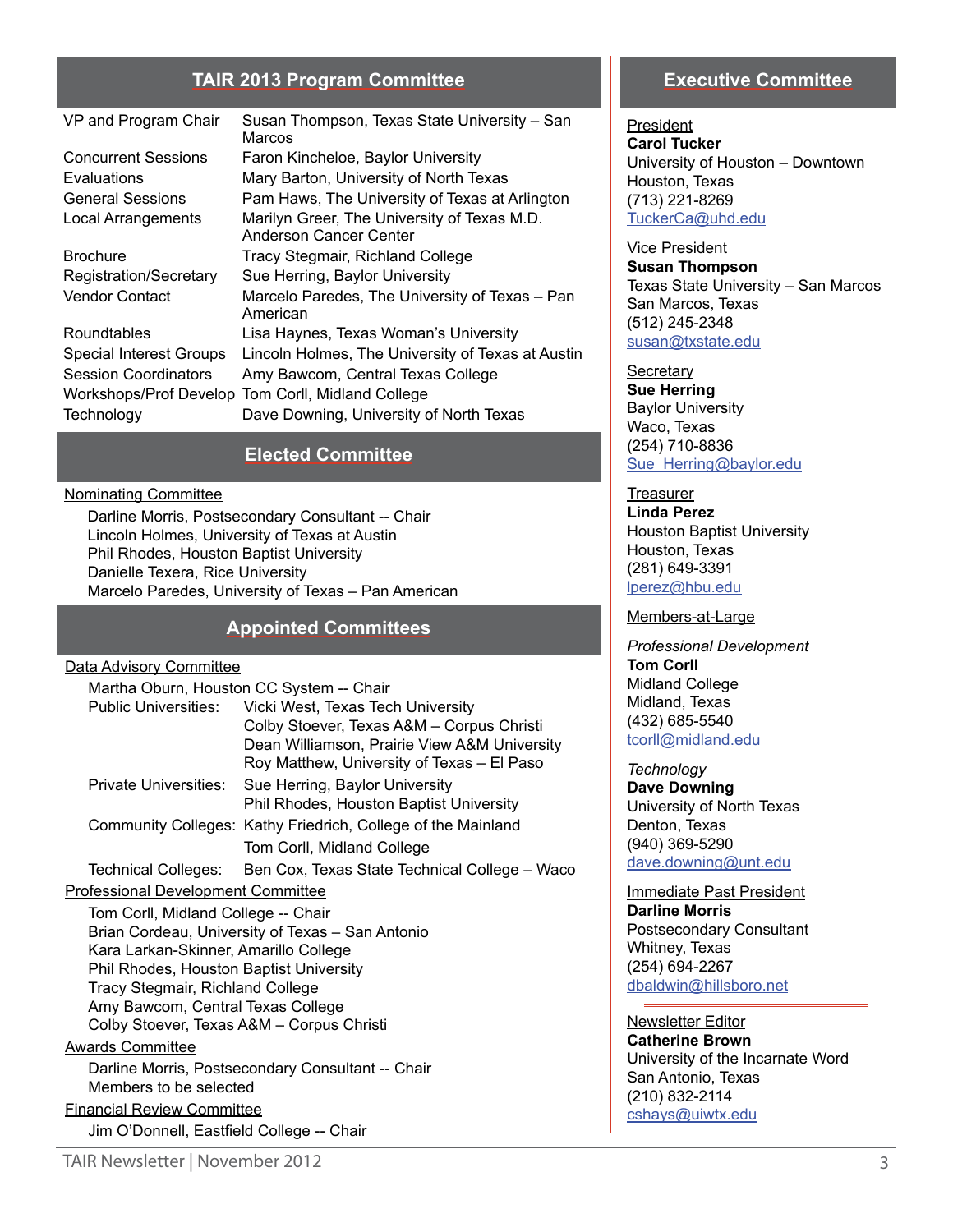# **A Letter From Your Vice President Susan Thompson**



**"Galveston, oh Galveston, I still hear your sea winds blowin'…" (from the song, "Galveston", written by Jimmy Webb and recorded by Glen Campbell, released in 1969).**

The 2013 TAIR conference is shaping up to be a great one! I am excited to share with you some preliminary information about the conference, as your program committee has been hard at work to ensure that you have a wonderful conference experience, filled with excellent

professional development experiences and opportunities to network with your colleagues.

The TAIR 2013 conference will be held February 11-13 at the Moody Gardens Hotel, a world-class hotel situated among 240+ acres of magnificent gardens and attractions. This conference will mark the 35<sup>th</sup> time TAIR members have joined together for an annual conference, and we have some special treats planned to observe TAIR's 35<sup>th</sup> birthday.

One treat is the Special Event; this year we will have an opportunity to attend the fun and colorful Fat Tuesday parade on the Strand and follow it up with a very special dinner in one of Galveston's finest restaurants by the bay; see the Special Event notice on page 11 of this newsletter for additional details.

Another treat is a present from TAIR to you: everyone attending the TAIR conference will receive a special t-shirt commemorating TAIR's birthday. When you register for the conference online, you will be asked to provide your preferred t-shirt size. Be sure to provide the information requested so that your t-shirt will be ready for you when you arrive at the conference!

Our conference theme this year is "Developing Knowledge from Strands of Information, " and the TAIR program will offer a wide range of professional development opportunities to assist you in developing knowledge through concurrent sessions, roundtables, special interest groups, and pre-conference workshops. Workshops and concurrent sessions are organized around six tracks this year: Assessment & Effectiveness, Current Issues in Higher Education, Planning & Organizing, Reporting & Decision Support, Research, and Technology & Training.

Some pre-conference workshops will take place on Sunday, February 10 on the UTMB campus; shuttle service will be provided from the conference hotel. Be sure to review the pre-conference workshop listings and schedule on the TAIR website prior to completing your registration, lodging and travel arrangements so that you can sign up for one of the great workshops being offered.

We have secured two top-notch general session speakers for this year. Mr. Joe Belnap, Senior Director of Administrative Computing at Utah Valley University, will inspire us with a presentation on the power of habit, and Dr. Christina Leimer, Associate Vice President for Planning and Institutional Effectiveness at Bridgepoint Education, will share her thoughts about the cultural differences between education professionals, business, and policy makers that lead to differing perspectives on higher education effectiveness.

Registration for the TAIR conference is now open on the TAIR website at [www.texas-air.org/conference/2013/.](http://www.texas-air.org/conference/2013/) At the conference website, you can find information about the pre-conference workshop schedule and conference program, lodging and travel information. Please be aware that hotel registration MUST be made over the telephone in order to obtain the TAIR conference rate. To register at the hotel, please call the hotel directly at 1-888-388-8484 and specify that you are attending the TAIR conference.

I hope you will take some time soon to look over the conference information and then make your conference registration. TAIR conferences are the best opportunity that we have to meet our colleagues from around the state to network and learn from each other in a relaxed, fun setting. TAIR is just the right size -- small enough to get to know everyone, but big enough to provide learning opportunities for everyone!

I look forward to seeing you in Galveston, where we will hear the sea winds blowin', I'm sure!

Susan Thompson TAIR Vice President/Program Chair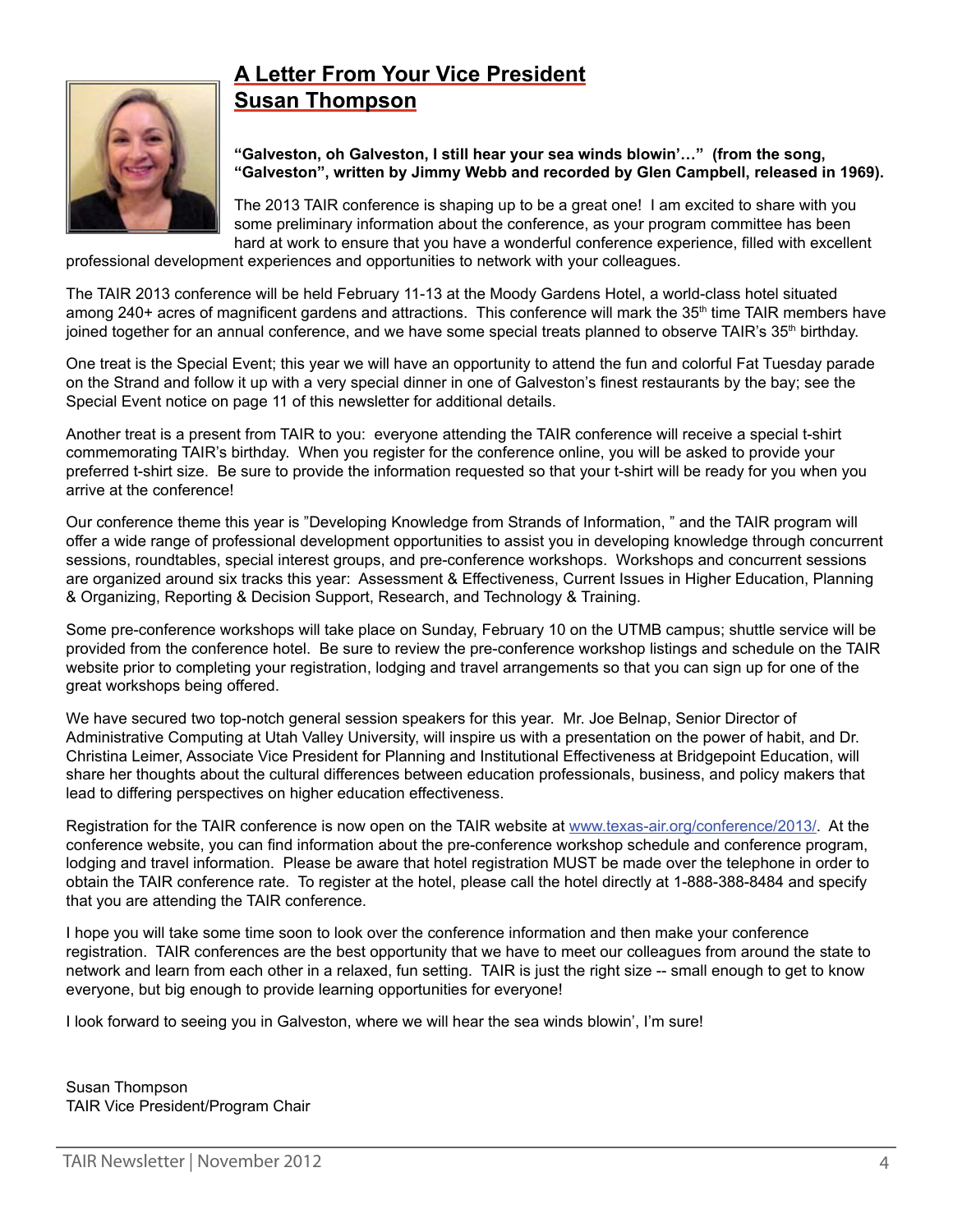# **TAIR Workshops**

TAIR held its annual summer workshop at the Texas State University's Round Rock campus on Friday, August 3, 2012. Over forty-five participants took advantage of this professional development opportunity and attended at least two of the five workshops that were offered. The workshop topics included:

- Dashboards A Developers Perspective
- Developing Effective Presentations
- Developing Measurable Outcomes
- Survey Development
- Using Accountability Board Data

At the conclusion of the workshops, the Texas Workforce Commission presented an overview of their work with the SkillsNET program. During their presentation, they provided an overview of the Texas economy, provided the most recent data on online job postings, and described the capabilities of SkillsNET to align programs to employer demand.

Participants shared that they found the workshops informative and well worth their investment in time and monies. Special thanks go to the presenters who shared their time and expertise with all attendees, and thanks is extended to the staff at the Round Rock campus who once again hosted the summer conference.

**SAVE THE DATE:** TAIR will hold its annual summer workshop at the Texas States University's Round Rock campus on **Friday, August 2, 2013**. We hope to see many of you there!

Susan mentioned in her update on page 4 that the Executive Committee has adopted six tracks to assist conference attendees in focusing their attention toward areas of interest. Those six tracks along with their intended focus are:

- 1. Planning & Organizing -- Strategic Planning, Organization, IR office and Personal organization
- 2. Research -- Statistical and Institutional Research applicable to a range of institutions
- 3. Technology & Training -- Use of technology in IR, basic/intermediate/advanced software how-tos
- 4. Assessment & Effectiveness -- Implementing assessment programs, goal setting/measuring, novel assessment ideas
- 5. Reporting & Decision Support -- Internal/external reporting, dashboards, data warehouses/other decision support systems
- 6. Current Issues in Higher Ed

The TAIR pre-conference workshops will also conform to these tracks.

This year, the pre-conference workshops will have some extended opportunities for those who have an interest in learning more about a subject area. Kate Proff will be providing two workshops on SQL. The first workshop will focus on novice-level areas. The second workshop will provide additional instruction for individuals who have a moderate level of training in that subject area. Conference attendees will be able to sign-up for one of the SQL workshops only, or they may choose to attend both workshops for a more in-depth knowledge of the subject.

In the same manner, Kara Larkan-Skinner will be presenting two separate, but related workshops on developing measurable outcomes. Her first workshop will focus on methodologies while her second workshop will focus specifically on writing good, quality-based outcomes. Again, conference attendees can chose to attend only one of the two sessions, or they may choose to attend both. Regardless of your experience, background or level of expertise, we hope to see you at one the pre-conference workshops in Galveston.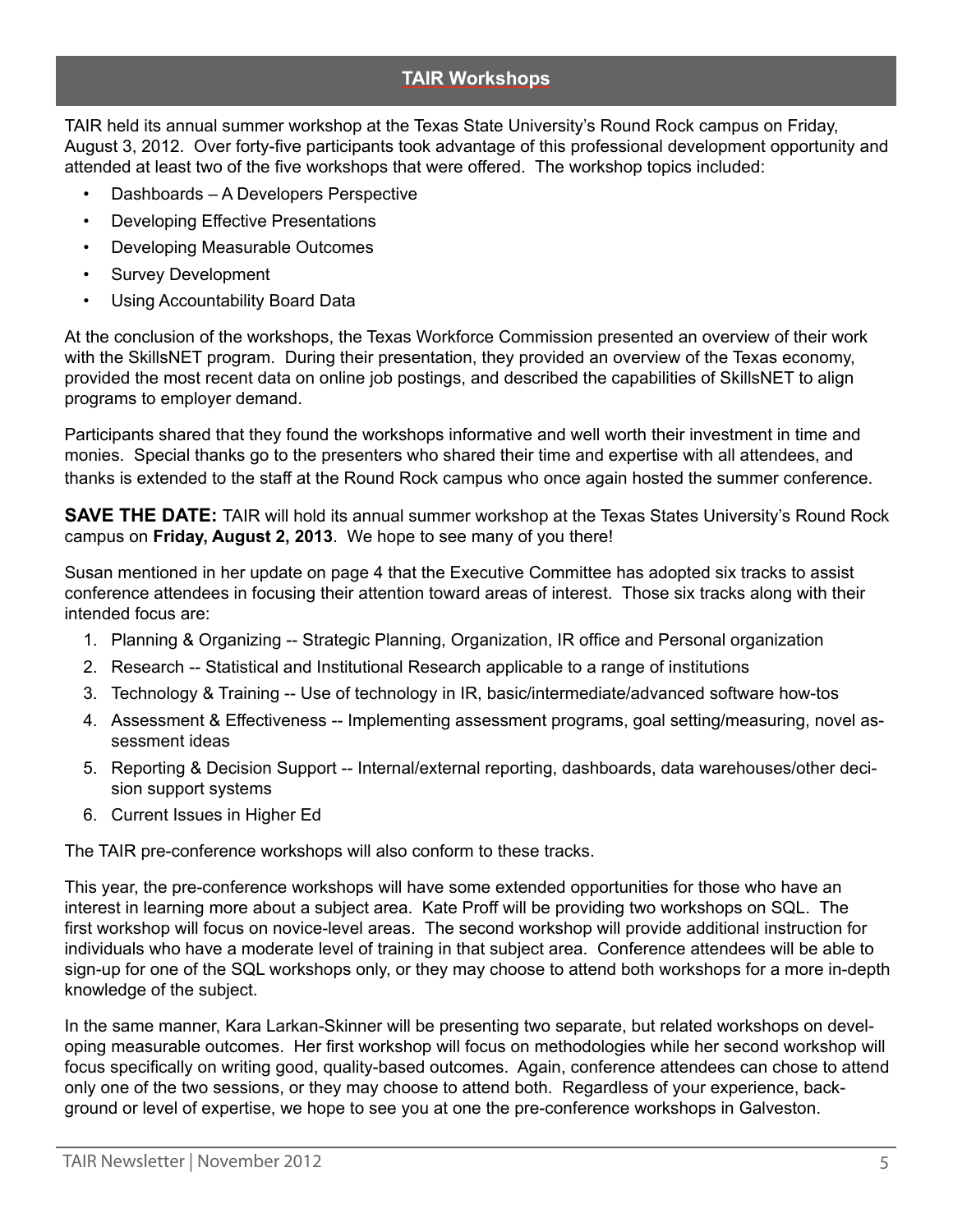# **TAIR Workshops (cont.)**

The following pre-conference workshops are planned for the 2013 TAIR conference. Please review the list to determine which workshops will best meet your needs or interests – there's something here for everyone!

# **Using Accountability Board Data**

Accountability continues to rise in importance and the data available from the Coordinating Board can be extremely useful for the Institutional Researcher who understands the report and the content that is presented. Colby Stoever is a former member of the Coordinating Board and has volunteered to share his insight into these reports, answering questions and providing some insight on how the information in many of the reports can be used and shared on college and university campuses. This workshop is appropriate for those IR professionals who are new to the career field and will open some insights for experienced IR professionals.

*Presenter*: Colby Stoever, Texas A&M University – Corpus Christi

# **Developing Measurable Outcomes 1**

This workshop will focus on various methodologies and processes that are used by institutions when developing learning outcomes. Processes and techniques will be discussed such as the acronyms SMART and DUMB and application on how to determine strong outcome measures opposed to weaker measures. Attendees should acquire the basic skills necessary to successfully write outcome measurements that would be applicable to their campus cultures whether working at a university or small college. This workshop is appropriate for new and experienced IR professionals who work with assessment programs, have assessment related responsibilities, or are just curious and wish to know more about this subject area.

Note: This workshop is offered independently from Developing Measurable Outcomes 2; attendees may register for either or both workshops.

*Presenters*: Kara Larkan-Skinner, Amarillo College Tom Corll, Midland College

# **Developing Measurable Outcomes 2**

This hands-on workshop will focus on the development of measurable learning outcomes following the ABCD model currently used at Amarillo College. Designed as a follow-up workshop for those who attended the Measurable Outcomes session presented at the summer workshop in San Marcos, workshop attendees will have the opportunity to develop measurable outcomes for divisions, departments and offices across a broad spectrum of the campus. Attendees will be provided opportunities to critique anonymous outcomes from other institutions, hands-on experience developing outcomes unique to

# **TAIR-L Listserv**

The listserv is a great resource and support network for TAIR members. This electronic mailing list is used to share information of interest to the TAIR membership, such as position openings and information updates, and to seek advice or assistance from others regarding projects or issues.

Texas Higher Education Coordinating Board staff use TAIR-L to quickly communicate changes in reporting requirements or other important information of interest to the institutional research community.

Members who are currently subscribed to the listserv can post messages; just send your email directly to tair-I@texas-air.org. It is best to send your message in a plain text format so that it is readable by the greatest variety of email systems.

If you are not currently a subscriber to TAIR-L or want to change your subscription, visit www. [texas-air.org/mailman/listinfo/tair](http://texas-air.org/mailman/listinfo/tair-l_texas-air.org)[l\\_texas-air.org](http://texas-air.org/mailman/listinfo/tair-l_texas-air.org).



Photo courtesy of Catherine Brown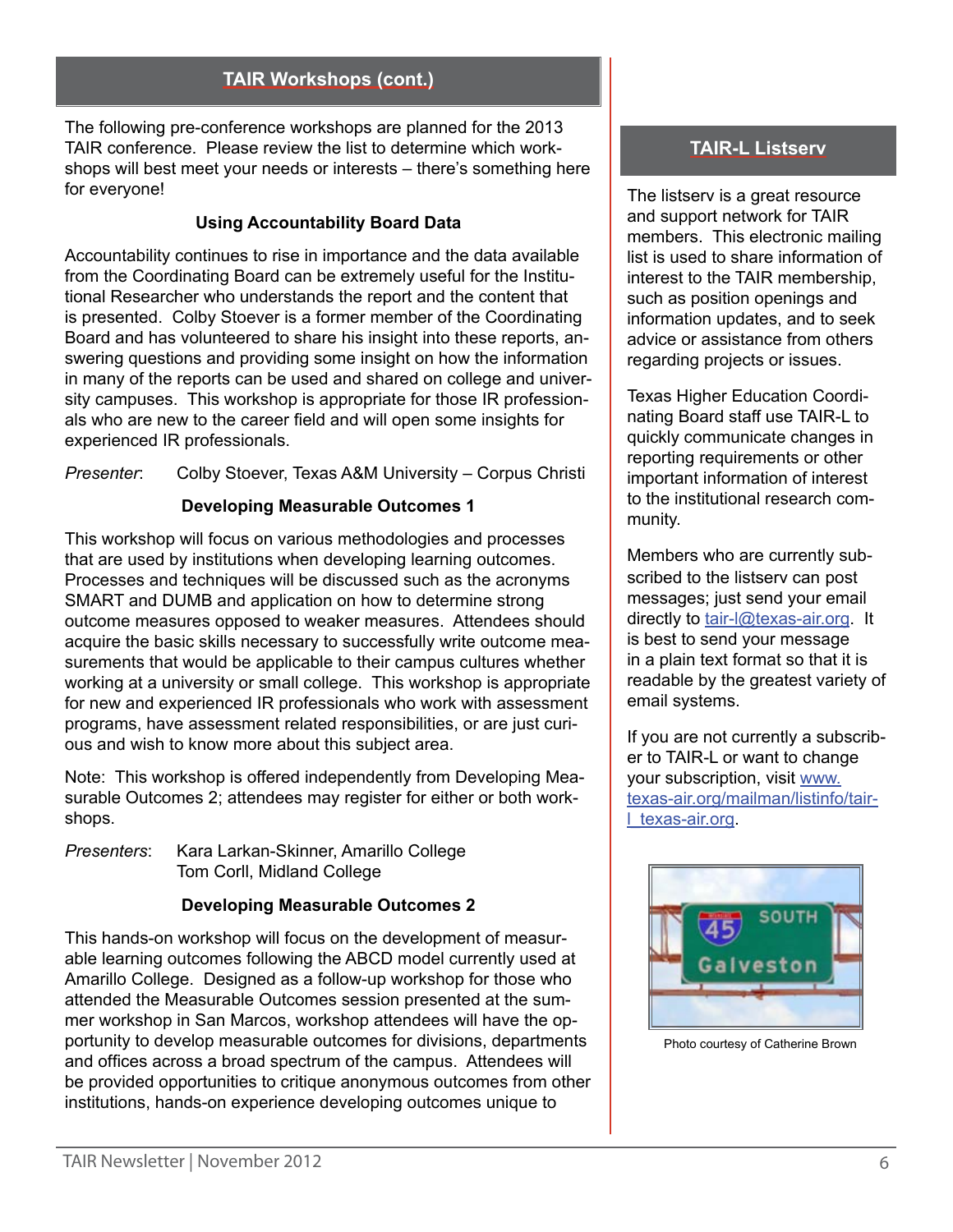their own institutions, and evaluate peer assessments developed during this workshop. This workshop is appropriate for new and experienced IR professionals who work with assessment programs or have assessment related responsibilities.

Note: This workshop is offered independently from Developing Measurable Outcomes 1; attendees may register for either or both workshops.

*Presenters*: Kara Larkan-Skinner, Amarillo College Tom Corll, Midland College

# **Getting Organized: Controlling Email and Managing Workflow, Priorities, and Projects**

Drowning in email? Desk a mess? Projects running late? All of us in higher education are under constant pressure to produce more with less at a faster pace. This workshop will present some common-sense tools to deal with the flood of email, projects, and tasks that cross our paths every day. The workshop will cover four major topics: controlling email, establishing productive workflow, identifying priorities and horizons of focus, and a framework for project planning. Attendees should bring a list of their current projects and a current to-do list for in workshop review. This will be a working session, not a lecture – the result will be an updated, clarified project list and actionable to-do lists.

*Presenter*: Phil Rhodes, Houston Baptist University

# **Newcomers to Institutional Research**

The TAIR Newcomer's Workshop will focus on maintaining an effective institutional research office. Topics include the various roles and key responsibilities of institutional research, necessary skills needed for a researcher, primary dogmas of assessment (surveys and focus groups), research resources, academic accreditation, financial analysis and presentation of data. Included in the workshop will be guest panelists representing key areas of institutional research (THECB, public four-year and two-year colleges, private fouryear institutions) who will be presenting "hot topics" for their area of expertise.

*Presenter*: Marilyn Greer, M.D. Anderson Cancer Center

# **Strategic Planning from the Outside – In**

In these competitive times, institutions are increasingly measured by performance and their proven ability to anticipate and respond to the unique and changing needs of their community, region and world. To thrive in such a dynamic climate requires strategic planning based on researched trends that are accurate, relevant and far-reaching – trends that position your institution for whatever challenges and opportunities lie ahead. This workshop will emphasize strategic planning (i.e. external "outside-in" rather than internal "inside-out") and techniques to engage the larger communities we serve in the strategic planning process.

*Presenter*: Joel Lapin, The Community College of Baltimore County

# **Beginning SQL and Database Management**

This workshop will start with the fundamentals of database management. Basic terminology and structure will be covered. Participants will learn how to create a simple database. Using that database, participants will then learn how to extract and manage the data with visual query builders and SQL. This workshop will be using Microsoft Access and SQL Developer; however, instruction will be tailored for use with any database and SQL client. Participants can expect to learn how to create a database using point-and-click methods and SQL, insert and update data in tables, select/query data, join tables, filter data, and many other SQL query basics. Prerequisites: None

Note: This workshop is offered independently from Intermediate SQL and Database Management; attendees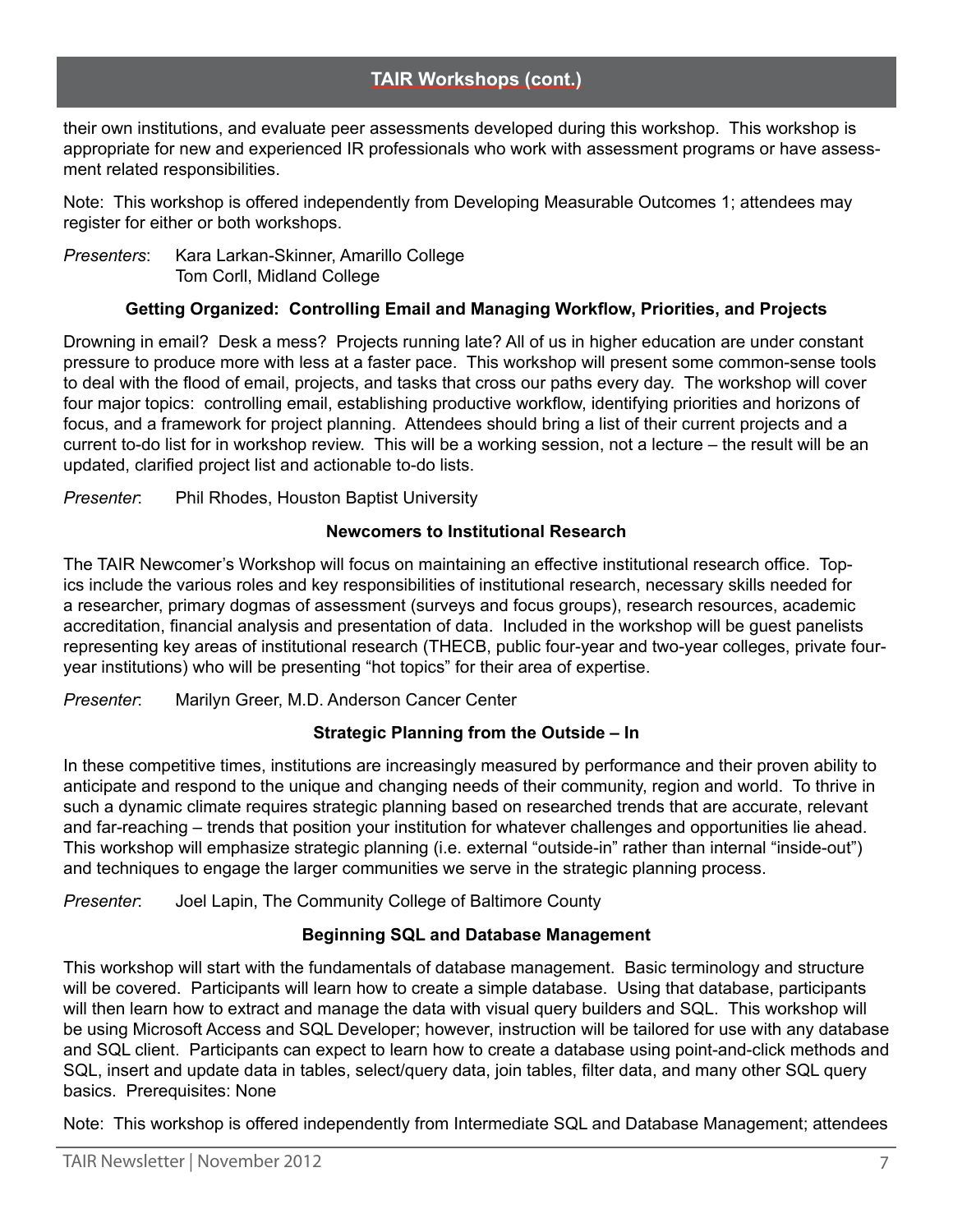# **TAIR Workshops (cont.)**

may register for either or both workshops.

*Presenter*: Kate Proff, Texas State University – San Marcos

#### **Intermediate SQL and Database Management**

This workshop will take participants to the next level in their SQL and database knowledge. A basic overview of database design and SQL syntax will be covered. Participants will create a MySQL database. With that database, participants will learn how to manage multiple tables and joins. Participants will retrieve and manage data efficiently through subqueries, grouping, case logic, functions, date manipulation, and other SQL commands. Participants will also learn how to troubleshoot query errors and ensure they are extracting exactly the data they need. Given time, participants will be shown how to pull data directly into Excel, Access, and SPSS through an ODBC connection. Prerequisites: Basic knowledge of databases and SQL (participant knows how to create a simple SQL query using a select statement and table joins)

Note: This workshop is offered independently from Beginning SQL and Database Management; attendees may register for either or both workshops.

*Presenter*: Kate Proff, Texas State University – San Marcos

# **TAIR Data Advisory Committee (DAC) Update**



Photo courtesy of Galveston Island Convention & Visitors Bureau

All Texas public colleges and universities will feel the impact of the implementation of the proposed changes in state funding. The state's focus is increasingly on student success. For community colleges, the model is based on momentum points awarded for progress through developmental courses to degree attainment or transfer. Universities will move towards outcome-based funding measuring students' success for degree attainment, persistence, as well as cost and time to degrees. This fall, TAIR DAC has been working with THECB staff member Julie Eklund to provide input on how these will be defined and operationalized. DAC members have asked for greater clarity and transparency from the THECB as we move into this new era of funding. In addition to clear definitions, plans are being developed to provide institutions with the actual program code that will be used to analyze the data and make calculations.

The DAC's second fall project is the launching of the TAIR Data Dictionary that was developed by the DAC last year. The purpose of this project is to provide the TAIR membership with a comprehensive resource that will serve all colleges and universities in their efforts to provide clear, understandable explanations of the terms that are used in higher education. The first iteration of the Data Dictionary is to be posted on the TAIR website in November. An announcement will be sent out on TAIR-L. Thanks go to Kate Proff and Tom Corll for taking leadership for this project.

#### Martha Oburn, TAIR DAC Chair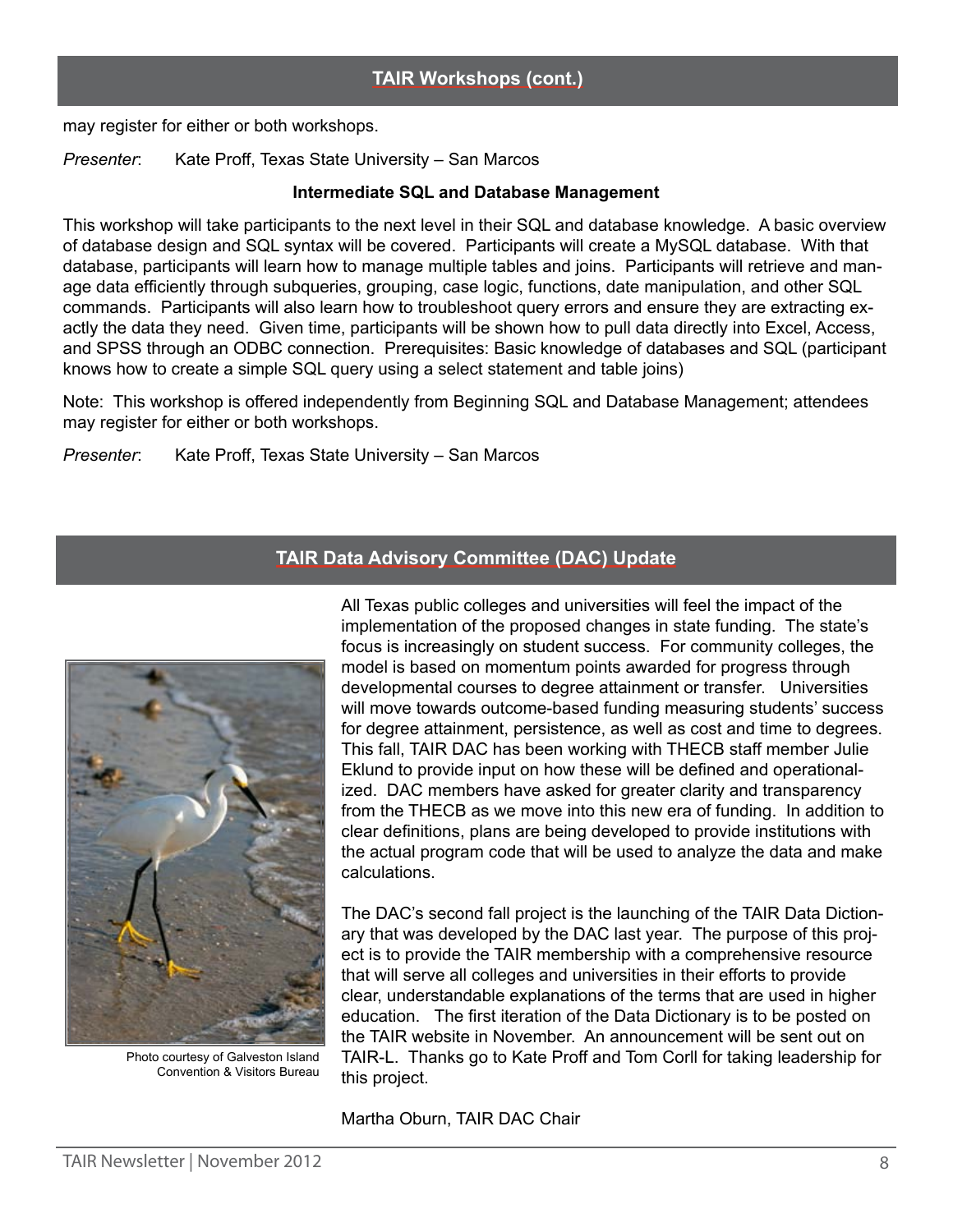#### **Galveston Island**



Photo courtesy of Galveston Island Convention & Visitors Bureau

Galveston Island is the number one attraction in Texas for out of state visitors. And why wouldn't it be? With 32 miles of beaches, world class attractions and a variety of restaurant and lodging, the 5 million visitors who flock to the Island each year know Galveston has a lot to offer.

Galveston's relaxed island atmosphere is only 40 minutes from Houston Hobby Airport, so adding a getaway to your trip is easy.

Experience a flight in an authentic World War II aircraft at the Lone Star Flight Museum, or slip into some water park fun, at Schlitterbahn Galveston Island. Travel the world's oceans; mingle with tropical plants; or unravel the mysteries of science, at Moody Gardens. And step back in time at one of Galveston's many historic attractions.

For more information on Galveston Island visit <www.galveston.com>.

# **TAIR Member Discount on Jossey-Bass and Wiley Books!**

We are happy to announce that as a benefit of your membership in TAIR you are entitled to a 20% discount on Jossey-Bass and Wiley books. (Offer excludes electronic and subscription products.) Jossey-Bass, an imprint of Wiley, is the leading publisher of higher and adult education resources. To purchase discounted books, visit <www.josseybass.com/highereducation> or<www.wiley.com> and enter discount code SD142 at checkout.

Please note that TAIR is sharing this discount as a service to our members, TAIR does not endorse any publisher.

**Can't wait to visit Galveston?** Check out some of Galveston's webcams at [www.galveston.com/webcams/](http://www.galveston.com/webcams/) to see what is happening right now on the Strand, at the Seawall, at the Moody Gardens penguin habitat, or several other interesting places!<br>
Photo courtesy of Catherine Brown

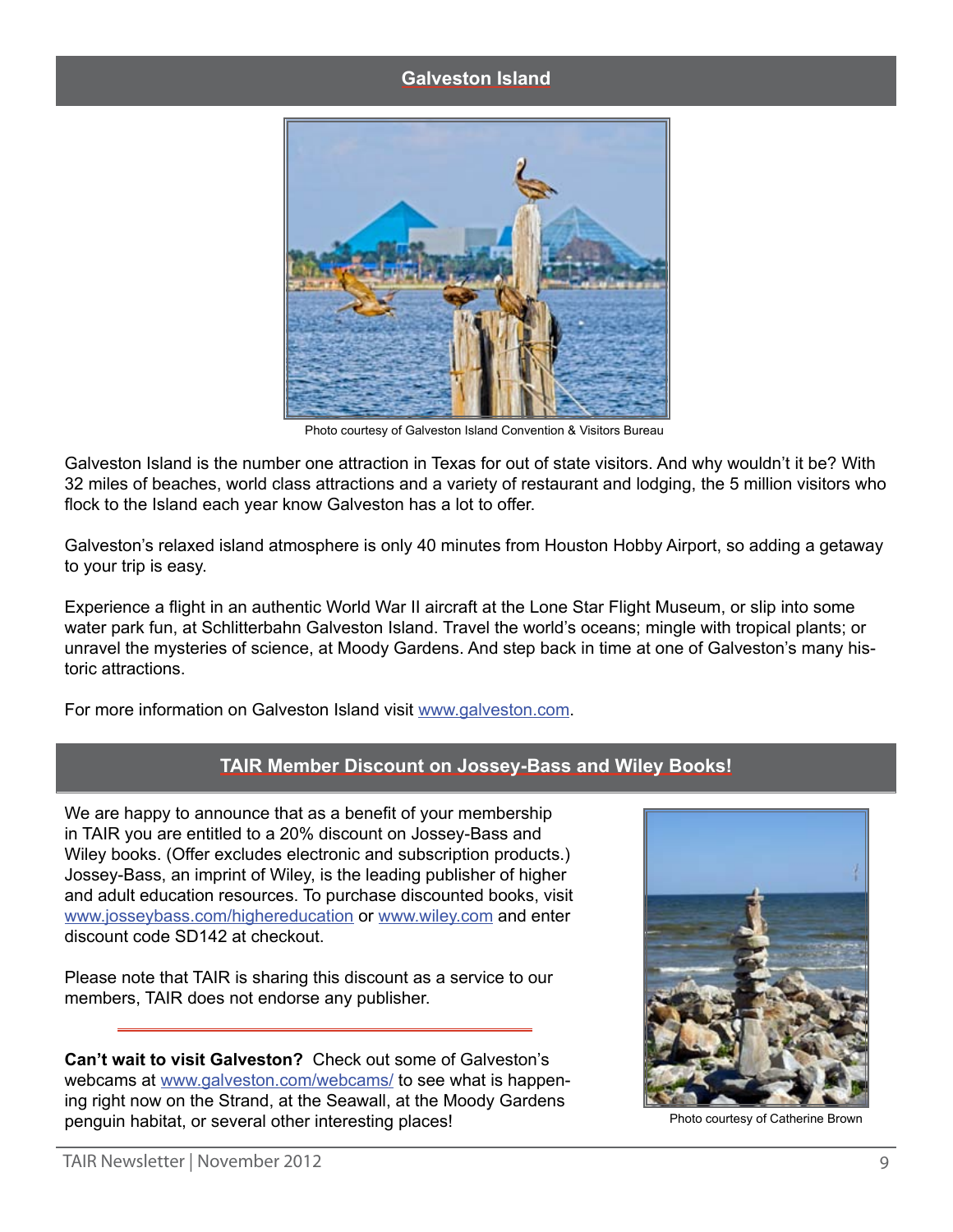### **Moody Gardens**

Moody Gardens® began in the mid-1980s with a horse barn, a riding arena with a hippotherapy riding program for people with head injuries and an extraordinary vision to create an island tourist destination. Today Moody Gardens is one of the premier educational/ leisure facilities in the Southwest. It also provides horticultural therapy, education and employment for persons with a wide range of physical and emotional disabilities.

Since its inception in 1983 and adoption of an eight phase master plan in 1985, Moody Gardens® has illustrated through its various attractions numerous innovative and creative programs - resulting in a visitation count of approximately 2 million visitors annually.

*1986* – Hope Therapy: Site secured by The Moody Foundation to establish a hippotherapy program. Later expanded to include animal and horticultural therapy, education and employment for persons with physical and emotional disabilities.

*1986* – Convention Center: Originally opened as Hope Arena. It later expanded from 35,000 to 60,000 square feet to accommodate trade shows, conventions and events. It is now known as the Moody Gardens® Convention Center.

*1988* – Palm Beach: Tons of white Florida sand was barged in across the Gulf of Mexico to create this exotic family beach.

*1988* – The Learning Place: Originally opened as Seaside Safari. Now the home of our educational programs.

Photo courtesy of Catherine Brown

*1990* – Production Area: Includes two greenhouses used to propagate most of the plants seen on our grounds and for our Medicinal Plant Program. Our Water Treatment Plant takes effluent from Galveston's water treatment facility and treats and polishes it for use on all exterior landscaping.

*1993* – Rainforest Pyramid® and MG 3D Theater Complex: More than 1,700 exotic plant and animal species from the rainforests of Asia, the tropical Americas and Africa are featured in the Rainforest. The Visitor Center houses the Garden Restaurant and Dancing Waters light and fountain show. It opened as America's first IMAX® 3D Theater and continues to showcase films by some of the world's top filmmakers.

*1997* – Discovery Pyramid: Moody Gardens®' second grand pyramid. Debuted with NASA - inspired exhibits, and now features traveling and other science exhibits. Also home to the Ridefilm Theater, offering a thrilling motion simulation experience.

*1999* – Moody Gardens® Hotel and Spa: Nestled among acres of tropical gardens and magnificent pyramids, sits the luxurious Moody Gardens® Hotel, an architectural masterpiece, with 428 beautifully decorated rooms, over 22,000 square feet of flexible meeting space, dining, and a full service salon and spa.

*1999* – Aquarium at Moody Gardens®: The 1.5 million-gallon Aquarium Pyramid® is a splashy tribute to the North Pacific, Caribbean, Tropical Pacific and South Atlantic Oceans, opened in the summer of 1999. As one of the largest aquariums in the world, the facility features close-up views of penguins, sharks, seals, seahorses, moray eels and much more.

*2004* - Hotel and Convention Center Expansion: This expansion project provided an additional 125-room wing to the hotel and expanded the Exhibit Hall to 60,000 square feet. This flexible meeting space is available for events ranging from trade shows and concerts to large gala dinners.

*2005* – 4D Special FX Theater®: The 4D Theater features 3D images and extra special effects such as leg ticklers, seat buzzers, scent, mist, snow and more to enable you to see, feel, hear and smell the action!

*2008* – Moody Gardens Golf Course: Galveston's premier public course opened in June after two years and \$16 millioncomprehensive renovations to the former Galveston Municipal Golf Course. Lush paspalum fairways are lined with 500 palms and shorebird habitat.

*2011* – Rainforest Pyramid and Palm Beach Enhancements: The Rainforest Pyramid and Palm Beach both reopened May 28 after extensive enhancement projects. The Rainforest Pyramid sustained substantial damage from Hurricane Ike in 2008 and through the generosity of the Moody Foundation received a \$25 million enhancement project that provided a canopy walkway that gives access to the treetop level for a whole new perspective of the rainforest, as well as new exhibits, plants and animals. Palm Beach added several new features, including a wave pool, lazy river and tower slides.

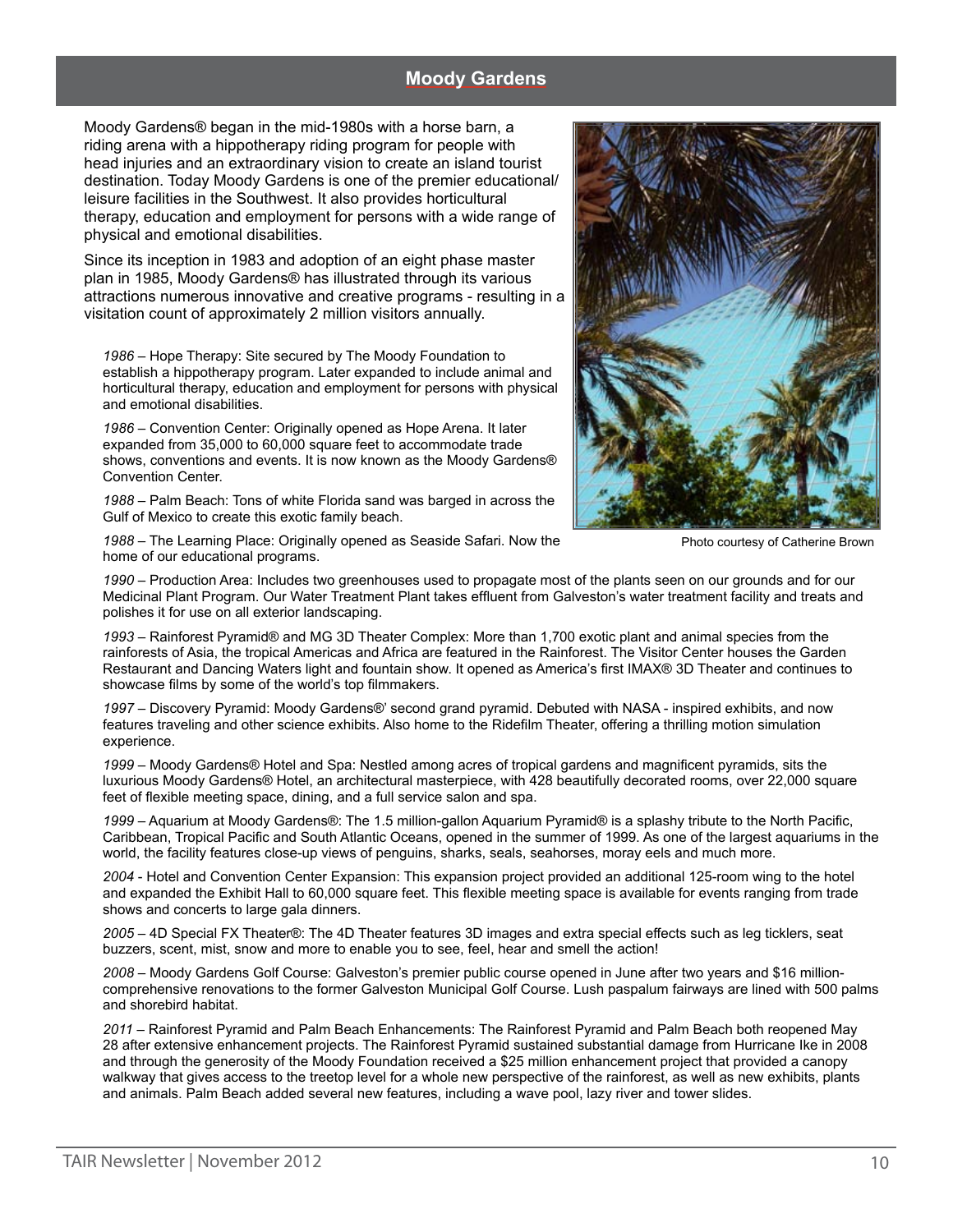

**Laissez les bons temps rouler!**

Photo courtesy of Galveston Island Convention & Visitors Bureau

Join in on the fun! For the TAIR Special Event, we will attend the Fat Tuesday parade in Downtown Galveston along "the Strand", followed by dinner at the Fisherman's Wharf.

Buses will transport us from the Moody Gardens Hotel to the Strand, where we will have an opportunity to experience the annual Fat Tuesday parade with all its beads, floats, marching bands, and fun! This colorful parade is the closing event of the Mardi Gras celebration in Galveston and is typically a more family-oriented event than the Fat Tuesday parade in New Orleans.

The Fisherman's Wharf is located about a block from the parade viewing area. After the parade, we will gather at the restaurant for a delicious dinner in a beautiful setting with a great view of Galveston Bay. Buses will transport us back to the hotel after dinner. Tickets to the special event are a bargain at \$35 and cover the parade entrance fee, transportation, and meal.

### *Mardi Gras 2013 -- Bead there!*

# **TAIR Travel Grants**

TAIR wants to be sure that funding is not the reason that you or your staff will miss TAIR 2013 and will be awarding travel grants at \$300 each to help cover expenses. Travel grants are available to both active members and those becoming new members in 2013.

The deadline to make an application is **December 15, 2012**. TAIR Travel Grant Application and directions are available at:

[www.texas-air.org/assets/pdf/Travel\\_Grants\\_Application.pdf](http://www.texas-air.org/assets/pdf/Travel_Grants_Application.pdf)